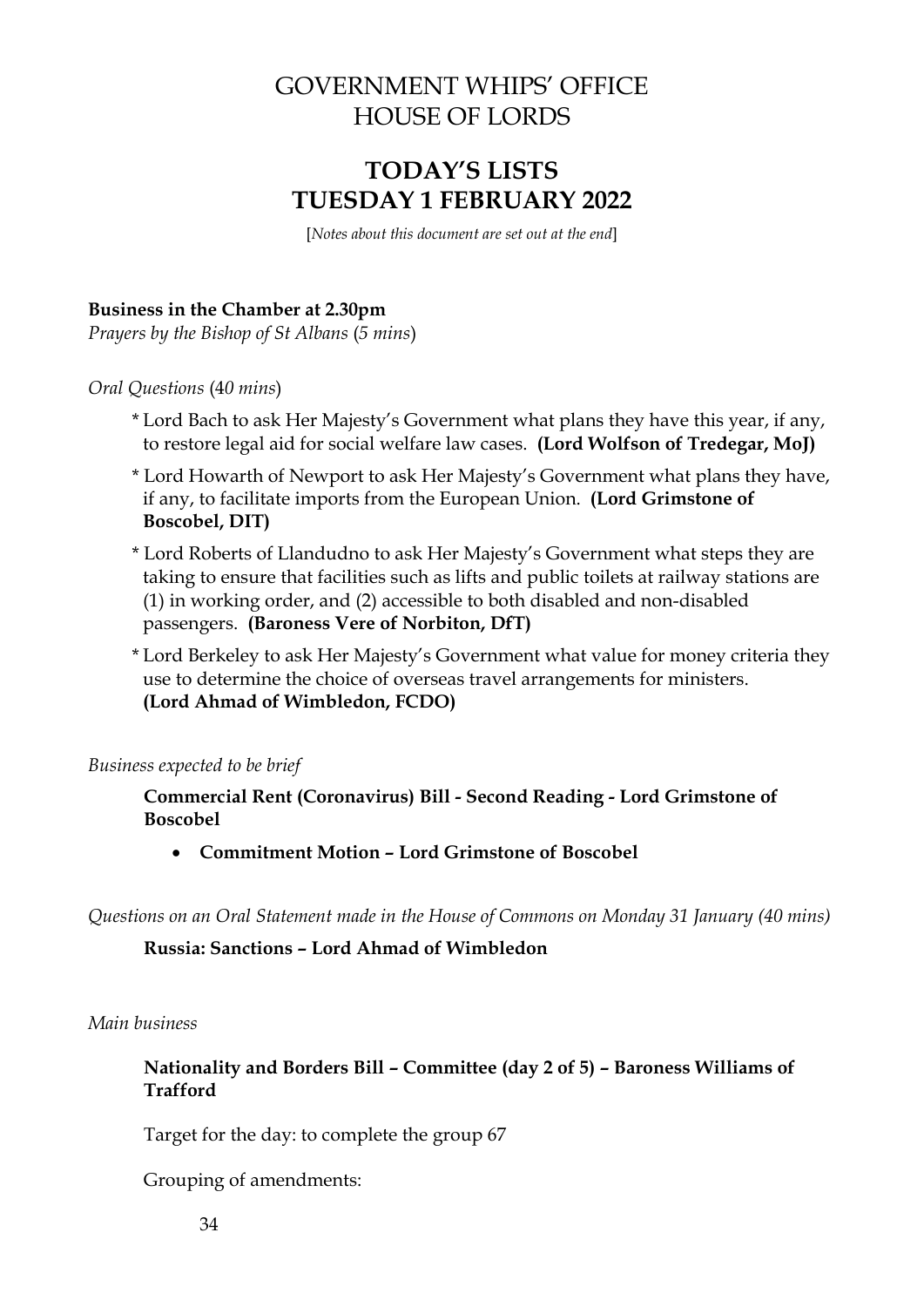36, 129

35

37, 38, 39, 41, 42, 43, 44, 45, 47, 48, 49, 50, 51, 52, 53, 55, Cl 11 S/P

40

46,54

56, 57, 58, 59, 60, 61, 62, 63

64.65

66

67

- 68, Cl 14 S/P, 69, 69A, 70, 71, 71A, 71B, 72, 73, 73A, 73B, 74, 74A, 75, 75A, 75B, Cl 15 S/P, 76, 195
- 77, 78, 79, 80, 81, 82, 82A, 82B, 83, 84, 85, 86, 86A, 86B, 87, 88, 89, 90, 90A, 91, 92, 95, 96, Cl 25 S/P, 137

Cl 22 S/P, Cl 23 S/P

93, 94, 94A

97, 98, 99, Cl 26 S/P, Cl 27 S/P

100, Cl 28 S/P, 101, 101A, 102, Sch 3 S/P, 196

Cl 29 S/P, Cl 33 S/P, Cl 34 S/P, Cl 35 S/P,

103, 104, Cl 31 S/P, 105, Cl 32 S/P, 111, Cl 37 S/P

106, 107, 108, 109, 110, Cl 36 S/P

112, 113, 115, 116, 118, 119, 119A, 119B

114, 117

120, 121, 122, 123, 124, 125

126, 127, 128, 130, 131, 132, 132A, 133, 134, 135, 136

Cl 47 S/P, 187, 188, 189, 190

138, 141, 191, 193

139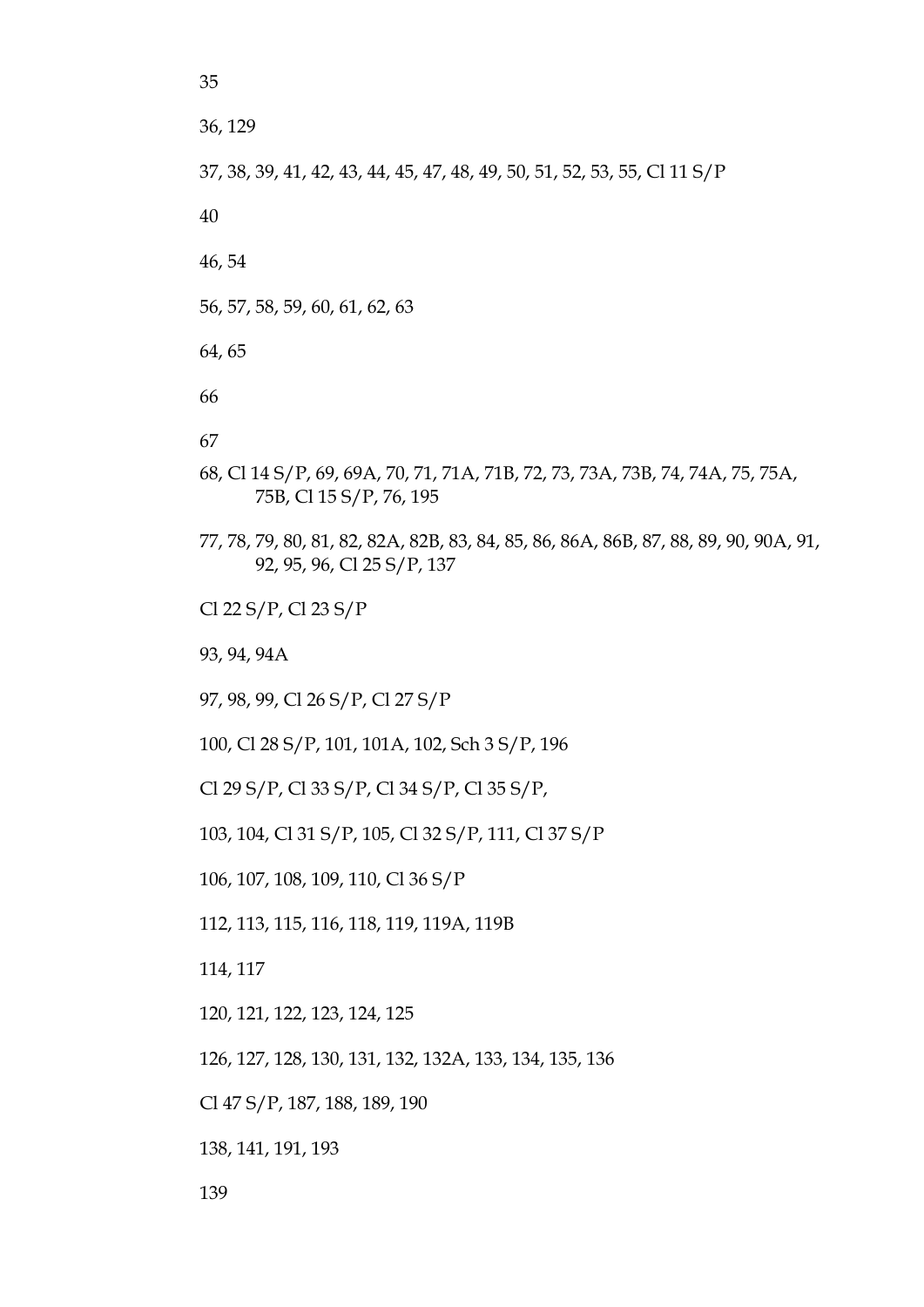140

Cl 48 S/P, 142, 143, 144, Cl 49 S/P, 145, Cl 50 S/P, 146, 147, 148, Cl 51 S/P, 149, Cl 52 S/P, 150, Cl 53 S/P, Cl 54 S/P, Cl 55 S/P, Cl 56 S/P, 151, 151A

151B

- Cl 57 S/P, 152, 153, 154, 155, Cl 58 S/P, 172A, Cl 66 S/P
- 156, 156A, 156B, 157, 170, 170A, 170B, 171, 171A, 172, 173
- 158, 159, Cl 61 S/P, 160, 160A, 161, 162, 163, 164, 165, 166, 167, 168, 169, Cl 62 S/P, 169A

174, 181, 183

175

Cl 76 S/P, Cl 77 S/P

175A, 176A

176, 194

177

178, 185

179

180

182

184

186

#### *Dinner break business*

**Baroness Barker to ask Her Majesty's Government what assessment they have made of the current ambulance response times; and what actions they are taking to reduce ambulance response times.** *(Time-limited to 60 minutes)*

*Speakers*:

B Barker

L Scriven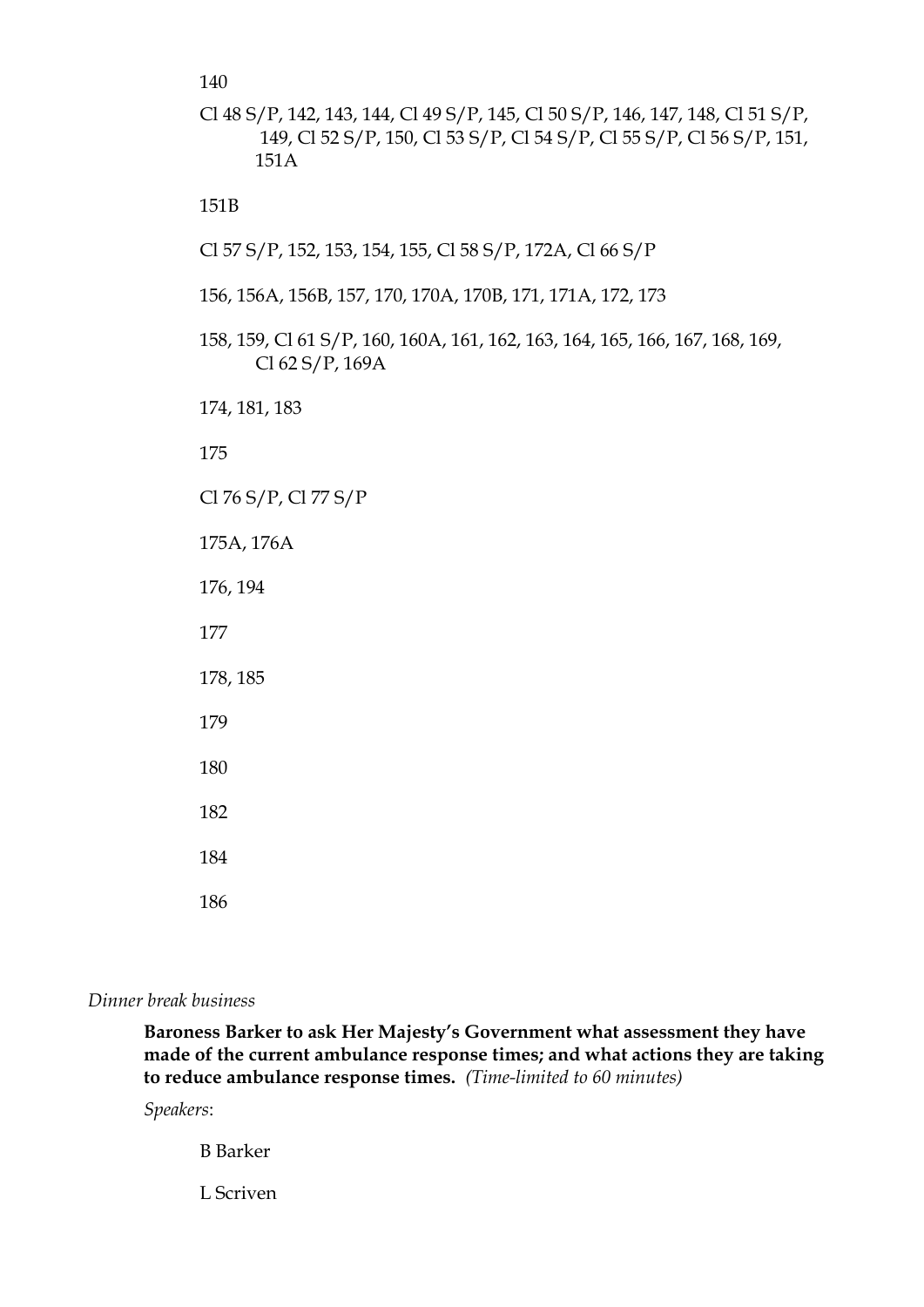- B Brinton (v)
- B Merron
- 5 B Penn

*Except for Baroness Barker (10 minutes) and Baroness Penn (12 minutes), all speeches are limited to 10 minutes.*

*Estimated rising time* 

The House may sit late.

## **Business in Grand Committee in the Moses Room at 3.45pm**

**Baroness Hayter of Kentish Town to move that the Grand Committee takes note of the Report from the International Agreements Committee** *UK accession to the Comprehensive and Progressive Agreement for Trans-Pacific Partnership (CPTPP): Scrutiny of the Government's Negotiating Objectives* **(10th Report, HL Paper 94).**

*Speakers*:

- B Hayter of Kentish Town
- L Lansley
- L Oates
- L Astor of Hever
- 5 L Bilimoria
	- Bp St Albans
	- L Hannay of Chiswick
	- L Gold
	- V Waverley
- 10 L Udny-Lister
	- L Purvis of Tweed
	- B Chapman of Darlington
	- L Grimstone of Boscobel